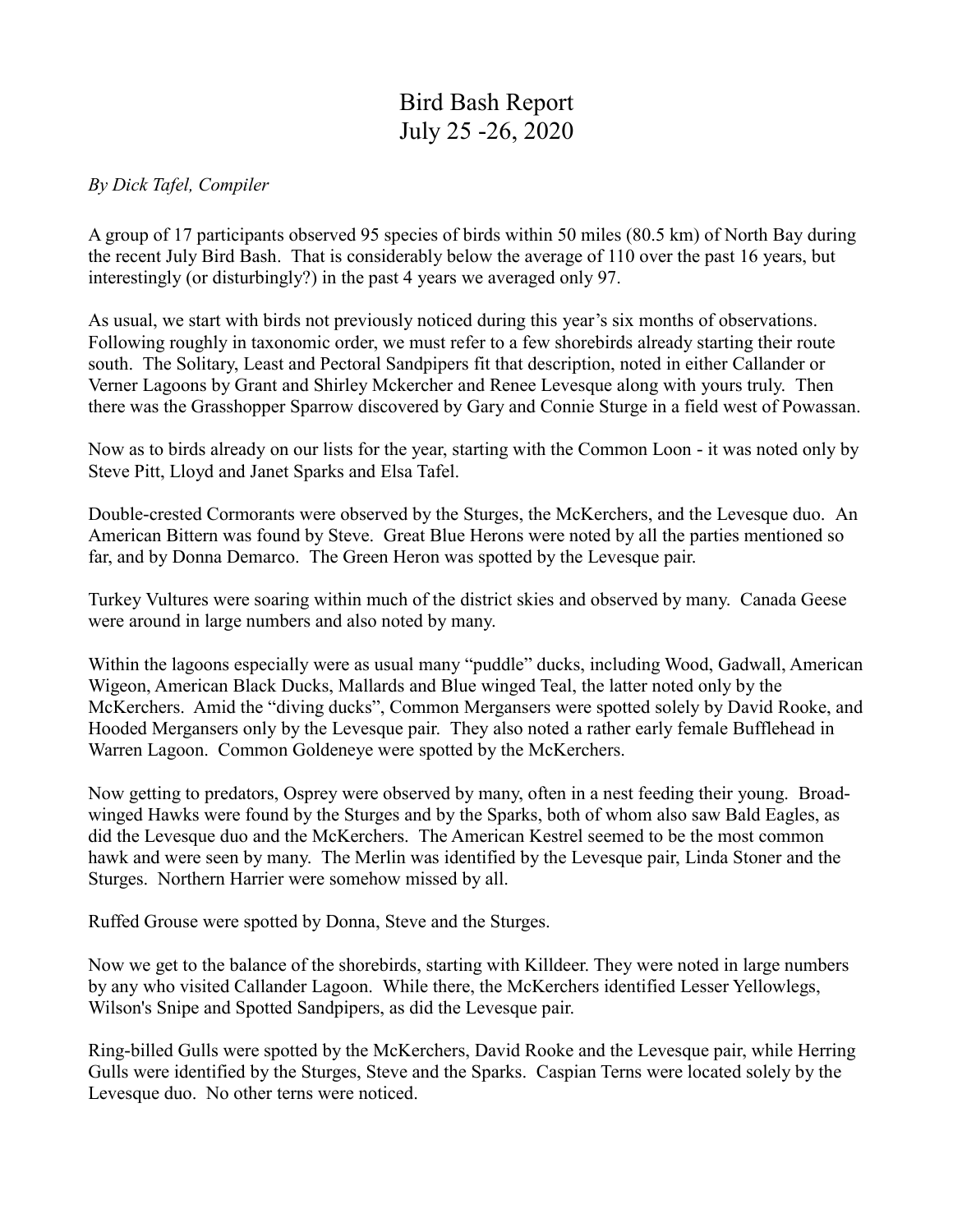Rock Doves were, as usual, ubiquitous, while Mourning Doves were spotted by Linda, Peter and Pam Handley, the Sturges, the Levesque pair, the Sparks and Steve. Ruby-throated Hummingbirds were upon most lists.

Belted Kingfishers were spotted by Steve, the Sturges and the McKerchers.

Yellow-bellied Sapsuckers, Downy and Hairy Woodpeckers and Northern Flickers were upon many lists. However, Pileated Woodpeckers were noted only by Steve and the Sturges.

As to flycatchers, the Sturges were the only ones to find the Eastern Wood Pewee. They also saw Alder Flycatchers, Eastern Phoebes, and Eastern Kingbirds, as did the Levesque pair, who also saw the Great Crested Flycatcher, while the Sparks, Steve, and the McKerchers saw only the Eastern Phoebe, and David, the Eastern Kingbird.

The common Red-eyed Vireo should have been heard or seen by almost everyone as it sang so methodically all day long, but the Philadelphia Vireo was noted only by the Sturges.

Blue Jays were seemingly quite quiet, probably tending to young, since they were observed only by the Sparks, the Handleys, the Sturges and Renee. American Crows were commonplace, while the Common Raven only somewhat less so.

Tree Swallows were sighted by Steve and the Levesque pair, who along with the Sturges also saw Barn Swallows.

Black-capped Chickadees were quite common. Red-breasted Nuthatches were discovered by Steve, the Levesque pair and David who also found the White-breasted Nuthatch. Once again, no Brown Creepers were spotted.

The House Wren was on Sturges' list and the Winter Wren upon David's.

As to thrushes, Eastern Bluebirds, Hermit and Wood Thrushes were all enjoyed by the Sturges, along with the Veery, also noted by the Levesque pair, the Handleys, and David. American Robins, were, of course, observed by most participants.

Gray Catbirds and Brown Thrashers were noticed by the Levesque pair and by the Sturges.

European Starlings seemed to be almost everywhere.

Cedar Waxwings were appreciated by the Levesque pair, the Sturges and David.

Now we get to the warblers. Twelve species were enjoyed by the groups. But, David certainly had the greatest success – with Black and White, American Redstart, Cape May, Blackburnian, Yellow, Yellowrumped, Canada and Northern Waterthrush, mostly noted along the roadway at the south side of Lake Nipissing near Camp Tillicum. The Levesque pair observed six species, which included the additional Nashville, Common Yellow-throat and Chestnut Sided. The Sturges saw Nashville, Chestnut-sided and Common Yellow-throat. Steve had Yellow-rumped on his list, while the McKerchers had Common Yellowthroat. Corinne Urrutia, the Levesque duo and the Sparks saw the American Redstart.

Besides the Grasshopper, earlier noted, five more sparrow species were observed - Chipping,